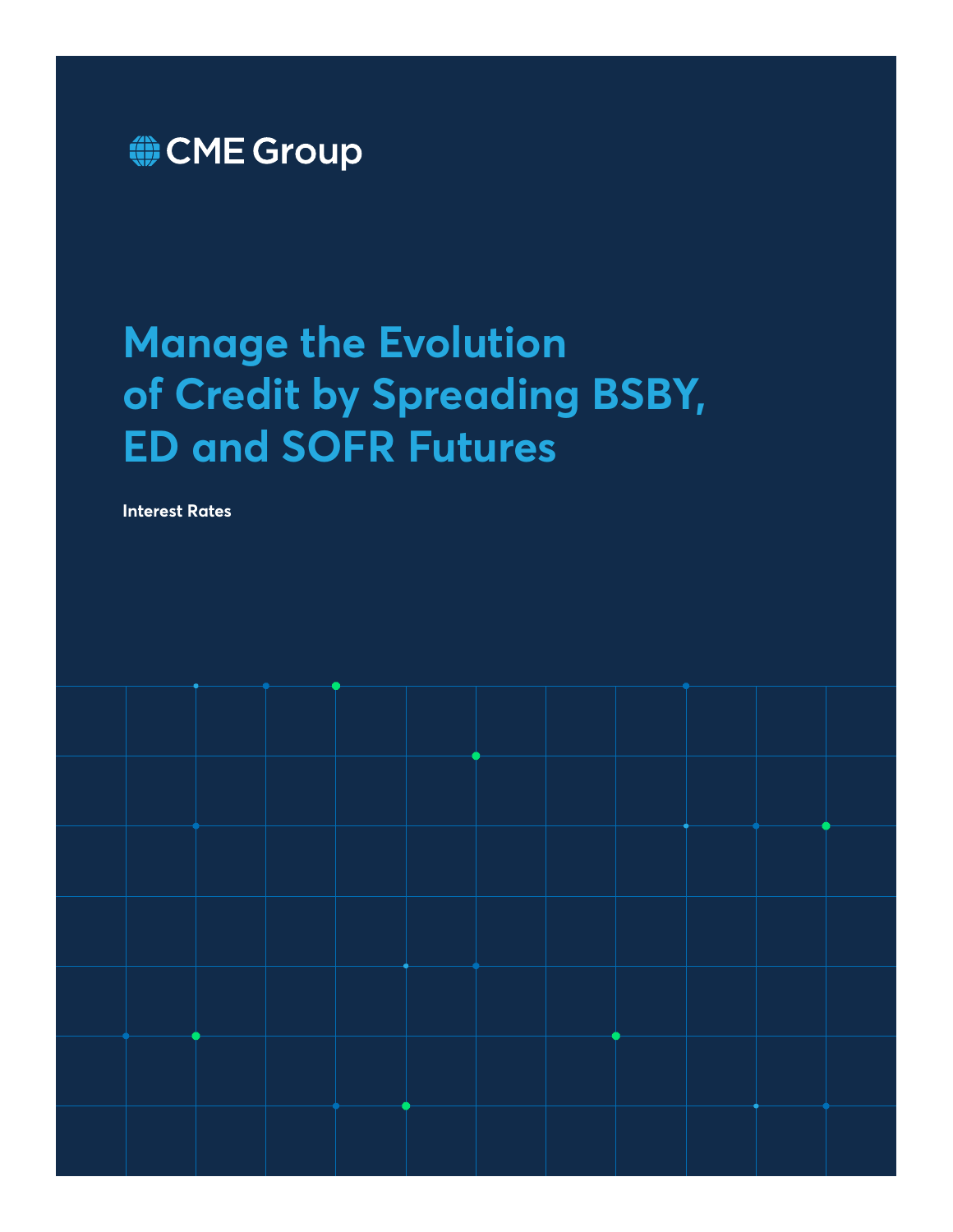### **Contents**

| Three-Month SOFR/Three-Month BSBY (SR3/BSB) Spreads      | 2  |
|----------------------------------------------------------|----|
| Three-Month BSBY/Three-Month Eurodollar (BSB/GE) Spreads | 5. |
| Appendix                                                 | 6  |
| <b>BSBY</b> contract specifications                      |    |
| <b>SOFR</b> contract specifications                      | 8  |
| Eurodollar contract specifications                       | 9  |
| Vendor codes                                             | 10 |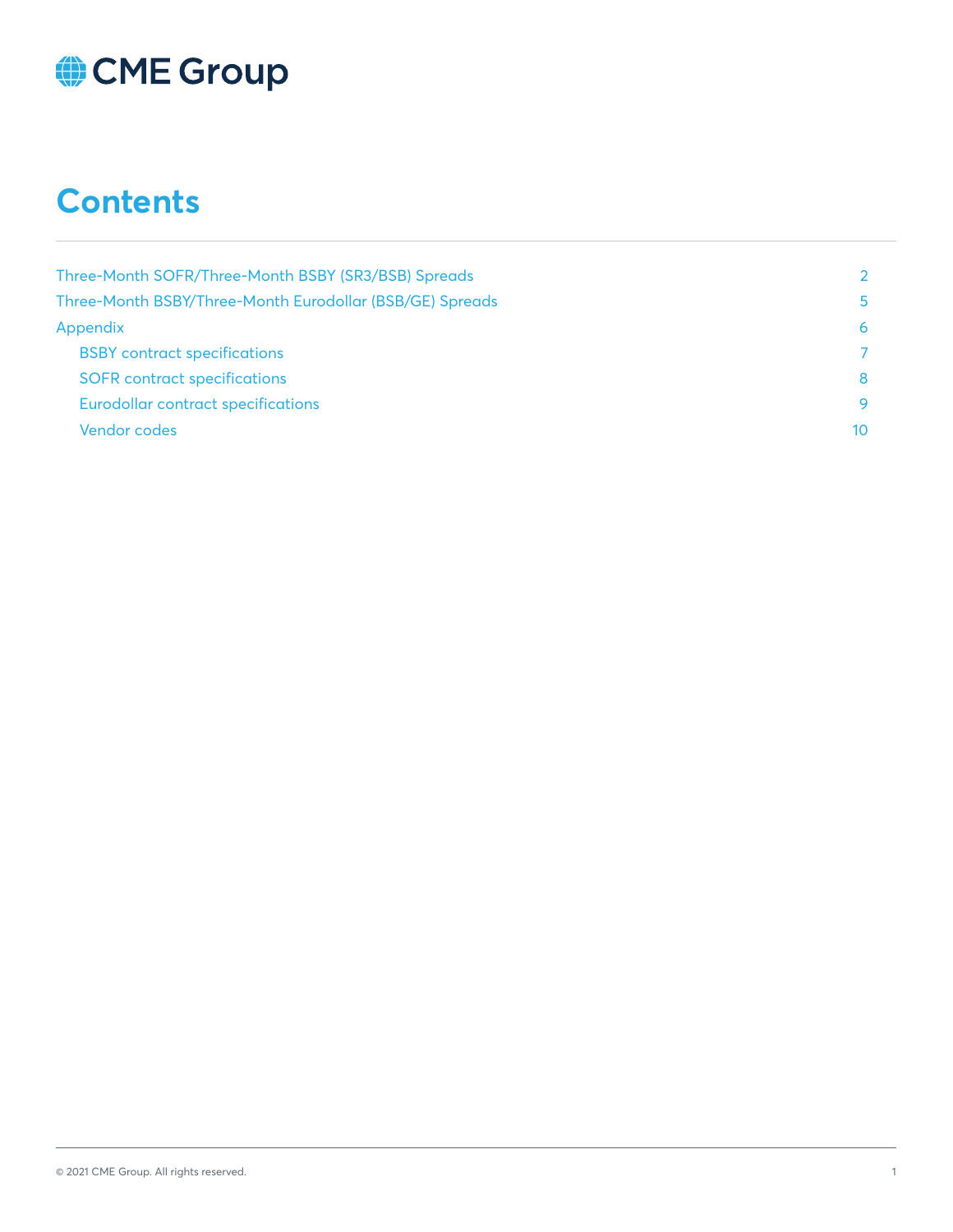<span id="page-2-0"></span>The launch of CME Three-Month BSBY (BSB) Futures brings new inter-commodity spreads (ICS) to the Exchange's short-term interest rate (STIR) futures offerings. CME Group developed the Three-Month Bloomberg Short-Term Bank Yield (BSBY) Index Futures to meet client demand for a credit sensitive forward-looking reference rate.

BSBY measures the average yield at which investors are willing to invest USD funds on a senior, unsecured basis to systemically important banks<sup>1</sup>. The rate is based on a robust set of data anchored in aggregated and anonymized transactions and firm executable quotes of Commercial Paper, Certificates of Deposits and Bank Deposits sourced from the Depository Trust and Clearing Corporation (DTCC) and Bloomberg electronic trading solutions.

The Secured Overnight Financing Rate (SOFR) is a broad measure of the cost of borrowing cash overnight collateralized by Treasury securities, also known as the overnight repurchase market. Since it is based on secured overnight rates with virtually no credit sensitivity, SOFR exhibits different liquidity and volatility characteristics that are not aligned with banks' borrowing and funding costs. BSBY has been developed to complement and support SOFR by providing the lending market with an index that can help participants with asset/liability management (ALM) to better ensure transparency as to funding costs during times of market stress.

When BSBY futures are spread against CME's SOFR futures, the pure bank funding spread can be traded. The two new inter-commodity spreads (ICS) which are available as predefined ICS on the CME Globex electronic trading platform (CME Globex) are:

- Three-Month SOFR (SR3)/Three-Month BSBY (BSB) futures
- Three-Month BSBY (BSB)/Three-Month Eurodollar (GE) futures

All such spreads will be cleared by CME Clearing, and will be eligible for margin offsets/spread credits, irrespective of how they are executed.

For more on spreading SOFR futures, visit: **https://www.cmegroup.com/education/files/trading-us-money-market-spreads-with-sofr-v1.pdf**

#### **Three-Month SOFR/Three-Month BSBY (SR3/BSB) Spreads**

Similar to SR3 and GE Futures, BSB futures have a contract size of \$25 per basis point and have contract critical dates organized around the IMM calendar. Predefined SR3/BSB spreads with 1:1 spread ratios are tradable on CME Globex. **[Implied pricing links](https://www.cmegroup.com/confluence/display/EPICSANDBOX/Implied+Orders+-+Examples)** the liquidity in the SR3/BSB ICS to liquidity in the outright markets for the corresponding BSB futures and SR3 futures.

Initially, BSB futures have been listed for trading in each of the nearest 20 March quarterly delivery months (June, September, and December), from September 2021 through June 2026, inclusive. SR3/BSB ICS are available for trading for each of these 20 months.

The spread price scheme is "SR3 price minus BSB price". Displayed values for SR3/BSB typically will be positive, because the SR3 leg customarily will have a higher price (i.e., a lower contract interest rate) than the BSB leg. Please see the Appendix for technical details of the SR3/BSB spread.

The "contract month" convention for naming BSB futures mirrors the established convention for SR3 futures, in the sense that the three-month period of interest rate exposure is essentially identical for any BSB and SR3 pair with identical contract months.

<sup>1</sup> For more about BSBY Futures, visit Understanding BSBY Futures, August 2021, which is available at **https://www.cmegroup.com/education/files/understanding-bsby-futures.pdf**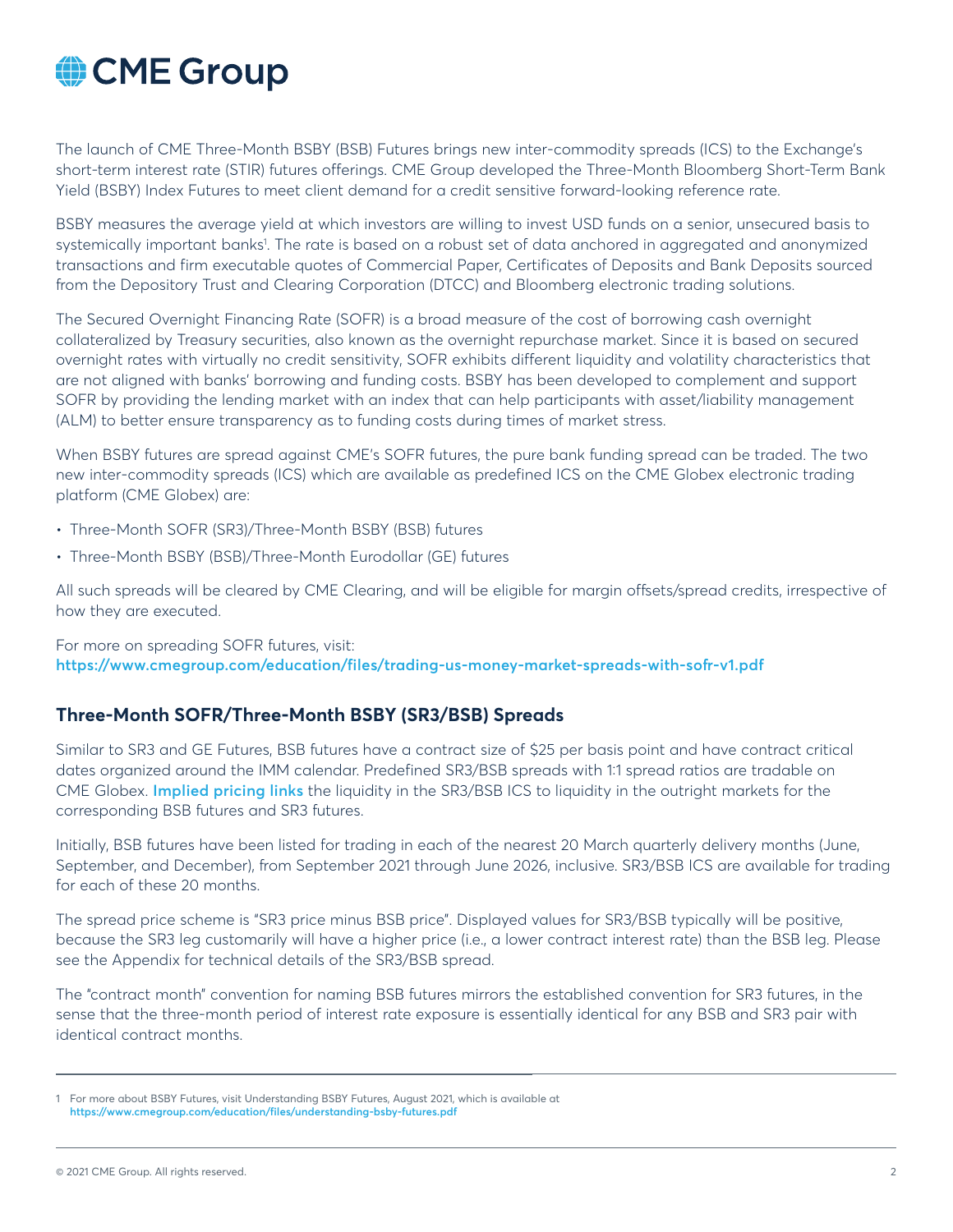Consider the June 2024 SR3/BSB spread (i.e., the price spread between SR3M4 minus BSBM4):

- BSBM4's final settlement price will be determined by the USD three-month BSBY Index on Monday, 17 June 2024, corresponding to a three-month unsecured bank funding transaction that settles on the third Wednesday of June, 19 June 2024, and that matures three months later, on Wednesday, 18 September 2024.
- SR3M4's final settlement price will be determined by daily compounding SOFR rates during the interval from (and including) Wednesday, 19 June 2024, through (and not including) Wednesday, 18 September 2024.

Unlike deferred month SR3/BSB spread positions, management of the near dated SR3/BSB spread will require keeping an eye on differences in last trading days between the two legs. For the BSB contract, termination of trading and final settlement occurs on the second New York business day immediately preceding the third Wednesday of the contract month. For the SR3 contract, they occur three months later. The hypothetical September 2021 SR3/BSB spread is shown below.

#### **Sep 2021 BSB**



The futures on both legs are referenced as "September" contracts, and their respective intervals of interest rate exposure are approximately the same. Notably, the settlements dates for the rate underlying the BSB contract matches the start date of the SR3 contract's Reference Quarter, the period over which daily SOFR interest is compounded for determination of the contract final settlement price.

The crucial difference is that the SR3 contract remains alive and tradable for three months after the BSB contract has expired. Anyone holding a nearby SR3/BSB spread position must decide how to monitor and manage the SR3 lag. Doing nothing will result in an outright position in an expiring SR3 contract.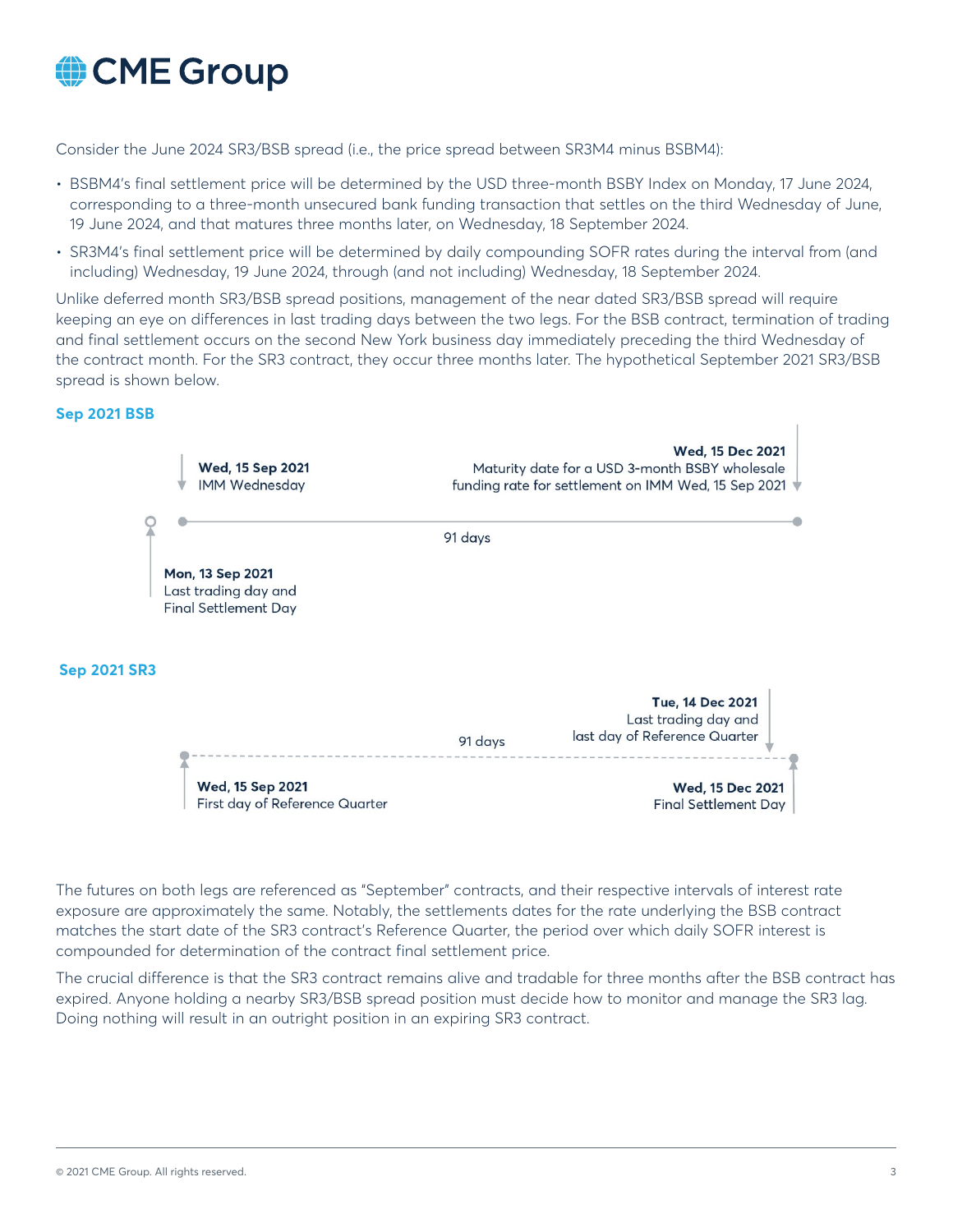**Exhibit 1: Spread Values for Hypothetical BSB Final Settlement Prices versus Actual SR3 Final Settlement Prices, Jan 2019-Jul 2021**



**Three-Month SOFR Price Minus Three-Month BSBY Price**

*Sources: CME Group, Bloomberg*

There are currently actively quoted prices available for the September 2023 contracts. These are the first SR3/BSB contracts to be priced post cessation of the current reference rate. There is a dynamic credit spread in GE up to June 2023, and after there is a fixed fallback spread of ED futures price plus 26.161. This means that BSBY futures are seeing the true credit spread priced post cessation. Below are the prices of all the active contracts for BSBY, Eurodollars and SOFR. It covers the Dec 21 contracts through the Sep 23 contracts:

#### **Exhibit 2: Active BSB, ED and SOFR Contracts (Dec 21 to Sep 23)**



*Sources: CME Group*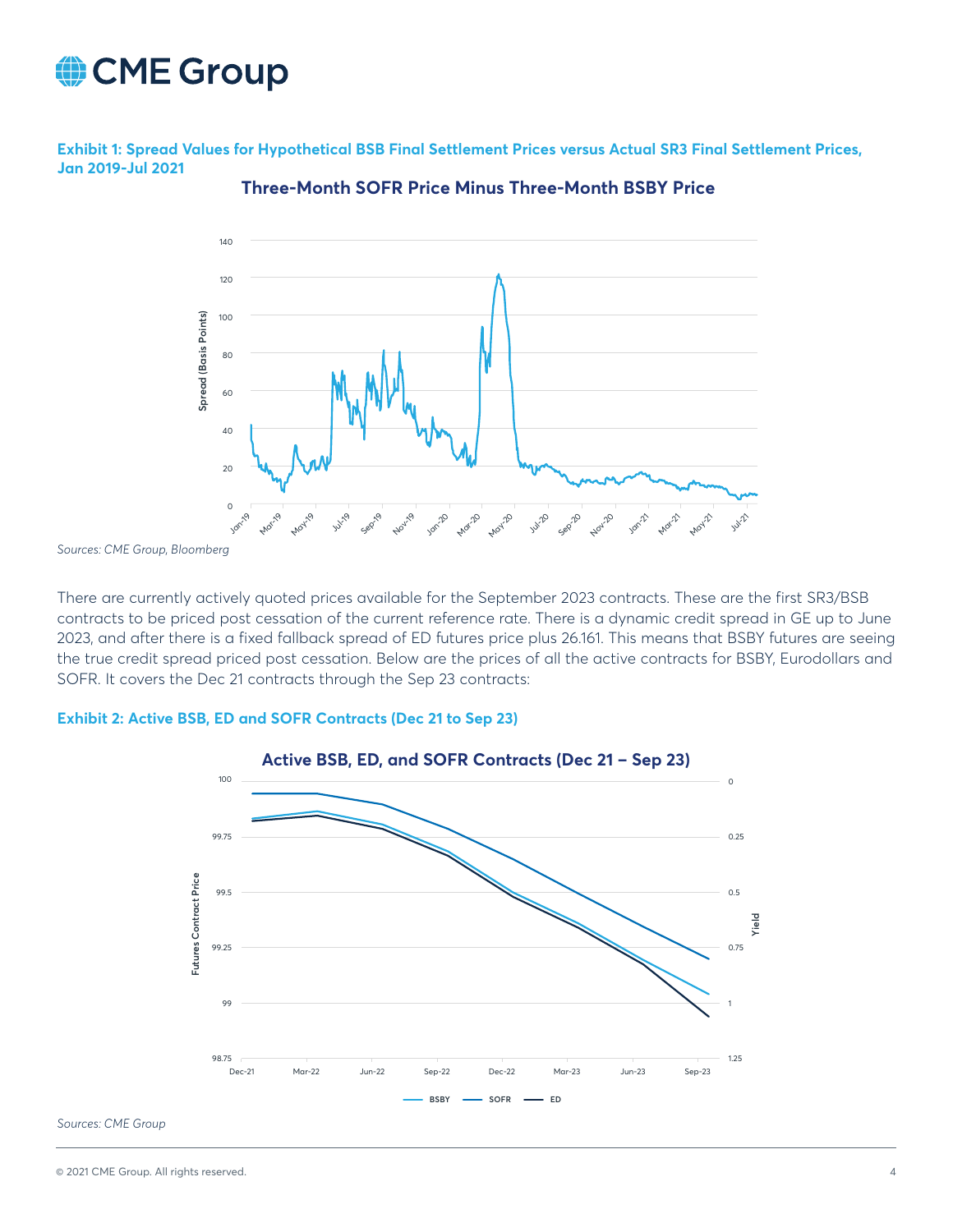#### <span id="page-5-0"></span>**Three-Month BSBY/Three-Month Eurodollar (BSB/GE) Spreads**

Three-Month Eurodollar (GE) futures reflect market expectations for interest rates on U.S. dollars deposited in commercial banks outside the United States for specific dates in the future.

The Exchange has also launched a predefined BSB/GE ICS with a 1:1 spread ratio on CME Globex. Implied pricing links the liquidity in the BSB/GE ICS to liquidity in the outright markets for the corresponding BSB futures and GE futures. BSB/GE ICS are available for trading for each of the 20 months that BSBY futures have initially been listed for.

The convention for quoting the spread is "BSB price minus GE price". Displayed value for BSB/GE will vary between positive and negative values, depending on market conditions. During times of high stress or volatility, BSB/GE will likely be positive because the BSB leg has demonstrated a higher price (i.e., a lower contract interest rate) than the GE leg. Please see the Appendix for technical details of the BSB/GE spread. The three-month period of interest rate exposure will be the same, as both contracts will expire on the same day.

Consider the June 2022 BSB/GE spread (i.e., the price spread between BSBM2 minus GEM2):

BSBM2's final settlement price will be determined by the USD three-month BSBY Index on Monday, 13 June 2022, corresponding to a three-month unsecured bank funding transaction that settles on the third Wednesday of June, 15 June 2022, and that matures three months later, on Wednesday, 21 September 2022.

GEM2's final settlement price will be determined by the current benchmark on Monday, 13 June 2022, corresponding to an unsecured USD bank funding transaction that settles on the third Wednesday of June, 15 June 2022, and matures three months later, on Wednesday, 21 September 2022.

As one can see, both contracts have the exact same interest rate exposure due to the shared final settlement date.

#### **Exhibit 3: Spread Values for Hypothetical BSB Final Settlement Prices versus Actual GE/ED Final Settlement Prices, May 2018-Jul 2021**



#### **Three-Month BSBY Price Minus Three-Month Eurodollars Price**

*Sources: CME Group, Bloomberg*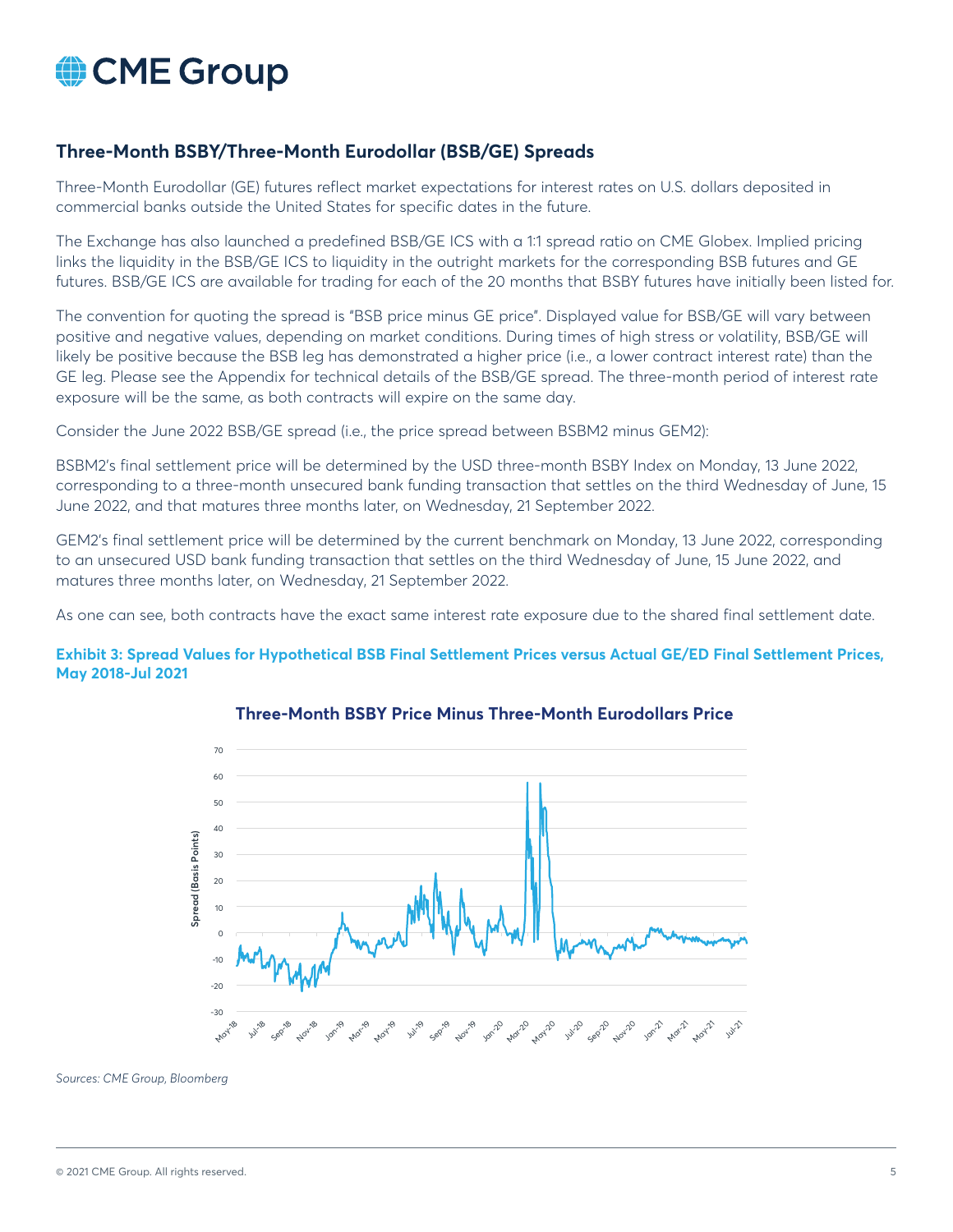<span id="page-6-0"></span>

The rate that CME Three-Month Eurodollar Futures reference will cease publication on June 30, 2023. The exchange implemented Rule Amendments that ensure open positions in Eurodollar contacts are able to transition away from this reference rate. On the effective date of the Fallback Event with respect to the reference rate, Three-Month Eurodollar contracts will terminate, and CME will convert open positions into positions corresponding to CME Three-Month SOFR contracts. For more details, please refer to the Reference Rate Fallback Event Procedure (45236.) of CME Rulebook Chapter **[452](https://www.cmegroup.com/content/dam/cmegroup/rulebook/CME/V/450/452/452.pdf)**. Any Three-Month Eurodollar exposure where the start date is beyond 30 Jun 2023 will start settling to SOFR plus a spread of 26.161 basis points. SOFR-Eurodollar spreads beyond June 2023 are trading in a tight 26-26.5 basis point range, which the fallback conversion spread of 26.161 reflects, thus showing that the futures and options markets have accepted SOFR as the new U.S. interest rate benchmark.

#### **Appendix**

#### **Technical Details of BSBY Inter-Commodity Spreads on CME Globex**

| <b>GLOBEX SYMBOL</b><br><b>EXAMPLEIPSUM</b> | <b>FRONT LEG</b> | <b>BACK LEG</b> | <b>LEG RATIO</b> | <b>IMPLIED</b><br>Y/N | <b>MINIMUM</b><br><b>TICK</b> | <b>MATCHING</b><br><b>ALGORITHM</b> | <b>SPREADS</b><br><b>LISTED</b> |
|---------------------------------------------|------------------|-----------------|------------------|-----------------------|-------------------------------|-------------------------------------|---------------------------------|
| SR3M2-BSBM2*                                | SR <sub>3</sub>  | <b>BSB</b>      | 1:1              | $\mathbb N$           | 0.25                          | Pro-Rata                            | $1^*$                           |
|                                             |                  |                 |                  | Y                     | 0.5                           |                                     | 19                              |
| <b>BSBU2- GEU2*</b>                         | <b>BSB</b>       |                 | <b>GE</b><br>1:1 | $\mathbb N$           | 0.25                          | Pro-Rata                            | $1^*$                           |
|                                             |                  |                 |                  | Y                     | 0.5                           |                                     | 19                              |

*\*Implied pricing is disabled when the minimum price increments in the nearby futures and in the spread are reduced from 0.5 basis points to 0.25 basis points.*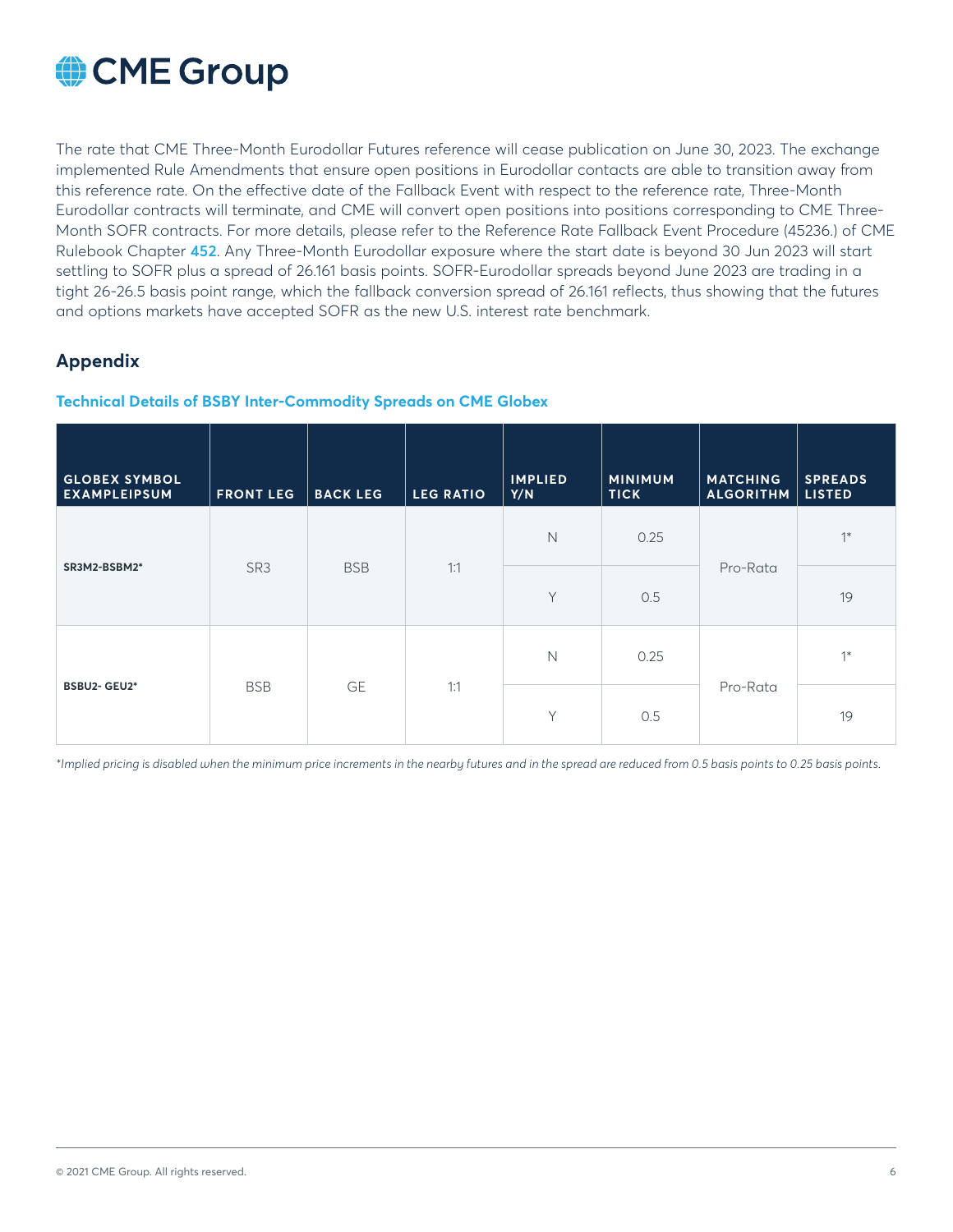#### <span id="page-7-0"></span>**Contract specifications**

| <b>CME THREE-MONTH BSBY FUTURES</b>                    |                                                                                                                                                                                                                                                                                                                                                           |  |
|--------------------------------------------------------|-----------------------------------------------------------------------------------------------------------------------------------------------------------------------------------------------------------------------------------------------------------------------------------------------------------------------------------------------------------|--|
| <b>TRADING UNIT</b>                                    | Interest based on the U.S. dollar, three-month tenor, Bloomberg Short-Term Bank Yield Index such that<br>each basis point per annum of interest = \$25 USD per contract.                                                                                                                                                                                  |  |
| <b>PRICE BASIS</b>                                     | Contract-grade IMM Index: 100 minus R where:<br>R = Three-month U.S. dollar BSBY Index value for the second New York business day immediately<br>preceding the third Wednesday of the contract's named month of delivery.<br>Example: Contract price of 97.2800 IMM Index points signifies R = 2.7200 percent per annum.                                  |  |
| <b>CONTRACT SIZE</b>                                   | \$2500 x contract-grade IMM Index                                                                                                                                                                                                                                                                                                                         |  |
| <b>MINIMUM PRICE</b><br><b>INCREMENT</b>               | Nearest expiring contract month: 0.0025 IMM Index points (0.25 basis point per annum) equal to \$6.25<br>per contract<br>All other expiring contract months: 0.005 IMM Index points (0.5 basis point per annum) equal to \$12.50<br>per contract                                                                                                          |  |
| <b>LISTING SCHEDULE</b>                                | 20 consecutive IMM months<br>Initial listed month: September 2021                                                                                                                                                                                                                                                                                         |  |
| <b>TERMINATION OF</b><br><b>TRADING</b>                | Termination of Trading: 8.00 am New York time on the second New York business day immediately<br>preceding the third Wednesday of the contract's named month of delivery.                                                                                                                                                                                 |  |
| <b>DELIVERY</b>                                        | By cash settlement in USD, by reference to Final Settlement Price, on last day of trading.<br>Final Settlement Price: Contract-grade IMM Index 100 minus R where:<br>R = Three-month U.S. dollar BSBY Index value for the second New York business day immediately<br>preceding the third Wednesday of the contract's named month of delivery.            |  |
| <b>TRADING AND CLEARING</b><br><b>HOURS</b>            | CME Globex: Sunday - Friday 5:00 p.m. - 4:00 p.m. Central Time (CT) with a 60-minute break each day<br>beginning at 4:00 p.m. CT<br>CME Globex Pre-Open: Sunday: 4:00 p.m.-5:00 p.m. CT Monday - Thursday: 4:45 p.m. - 5:00 p.m. CT<br>CME ClearPort: Sunday 5:00 p.m. - Friday 5:45 p.m. CT with a 15-minute break each day beginning at<br>5:45 p.m. CT |  |
| <b>POSITION REPORTING</b><br><b>AND ACCOUNTABILITY</b> | Reporting Level: 850 contracts<br>Accountability Threshold: 10,000 contracts                                                                                                                                                                                                                                                                              |  |
| <b>BLOCK TRADE MINIMUM</b>                             | 100 contracts<br>reporting window: 5 minutes RTH / 15 minutes ATH and ETH                                                                                                                                                                                                                                                                                 |  |
| <b>CME GLOBEX MATCHING</b><br><b>ALGORITHM</b>         | A-Allocation                                                                                                                                                                                                                                                                                                                                              |  |
| <b>COMMODITY CODE</b>                                  | <b>BSB</b>                                                                                                                                                                                                                                                                                                                                                |  |
| <b>RULEBOOK CHAPTER</b>                                | <b>CME 454</b>                                                                                                                                                                                                                                                                                                                                            |  |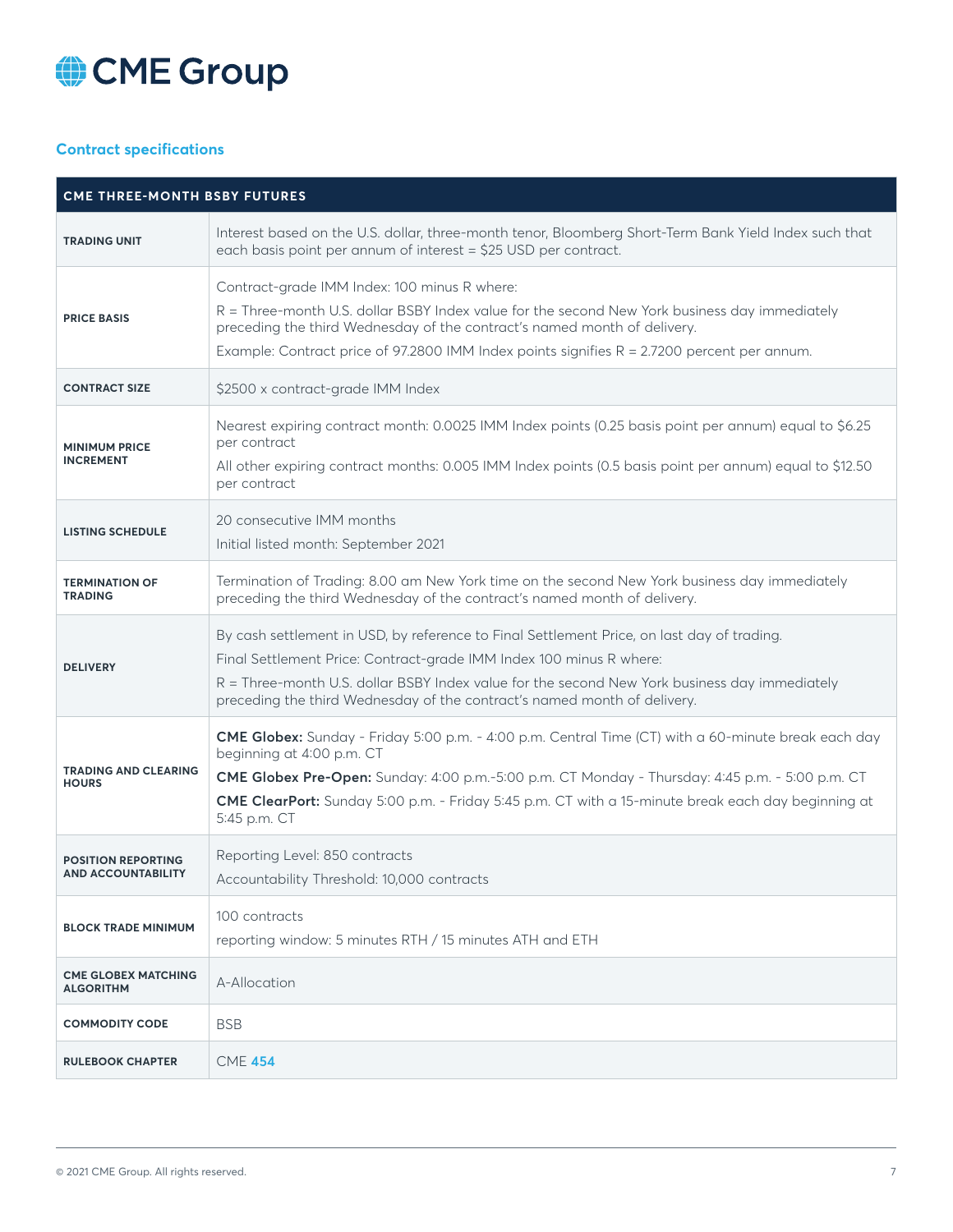#### <span id="page-8-0"></span>**Contract specifications**

| <b>CME THREE-MONTH SOFR FUTURES</b>            |                                                                                                                                                                                                                                  |  |  |  |
|------------------------------------------------|----------------------------------------------------------------------------------------------------------------------------------------------------------------------------------------------------------------------------------|--|--|--|
| <b>TRADING UNIT</b>                            | Compounded daily SOFR interest during contract Reference Quarter, such that each basis point per<br>annum of interest = $$25$ per contract.                                                                                      |  |  |  |
|                                                | Reference Quarter: For a given contract, interval from (and including) third Wed of third month preceding<br>Delivery Month, to (and not including) third Wed of Delivery Month.                                                 |  |  |  |
|                                                | Contract-grade IMM Index: 100 minus R.                                                                                                                                                                                           |  |  |  |
| <b>PRICE BASIS</b>                             | R = compounded daily SOFR interest during contract Reference Quarter.                                                                                                                                                            |  |  |  |
|                                                | Example: Contract price of 97.2950 IMM Index points signifies R = 2.705 percent per annum.                                                                                                                                       |  |  |  |
| <b>CONTRACT SIZE</b>                           | \$25 per basis point per annum (or \$2,500 per contract-grade IMM Index point)                                                                                                                                                   |  |  |  |
| <b>MINIMUM PRICE</b><br><b>INCREMENT (MPI)</b> | Contracts with Four Months or Less Until Termination of Trading: 0.0025 IMM Index points<br>(1/4 basis point per annum) equal to \$6.25 per contract.                                                                            |  |  |  |
|                                                | All Other Contracts: 0.005 IMM Index points (1/2 basis point per annum) equal to \$12.50 per contract.                                                                                                                           |  |  |  |
| <b>TERMINATION OF</b>                          | Last Day of Trading: Exchange Business Day first preceding third Wed of Delivery Month.                                                                                                                                          |  |  |  |
| <b>TRADING</b>                                 | Termination of Trading: Close of CME Globex trading on Last Day of Trading.                                                                                                                                                      |  |  |  |
|                                                | By cash settlement, by reference to Final Settlement Price, on third Wed of Delivery Month first U.S.<br>government securities market business day following Last Day of Trading.                                                |  |  |  |
|                                                | Final Settlement Price: Contract-grade IMM Index (100 minus R) evaluated on the basis of realized SOFR<br>values during contract Reference Quarter:                                                                              |  |  |  |
|                                                | $[\Pi$ i {1+(di/360)*(ri /100)} - 1 ] x (360/D) x 100<br>R<br>$\equiv$                                                                                                                                                           |  |  |  |
|                                                | Number of US government securities market business days in the Reference Quarter<br>$\equiv$<br>n                                                                                                                                |  |  |  |
| <b>DELIVERY</b>                                | Running variable indexing U.S. government securities market business days during<br>$\sim$<br>Reference Quarter                                                                                                                  |  |  |  |
|                                                | $\Box i = 1n$ denotes the product of values indexed by the running variable, $i = 1,2,,n$ .                                                                                                                                      |  |  |  |
|                                                | SOFR value for ith US government securities market business day<br>ri.<br>$\equiv$                                                                                                                                               |  |  |  |
|                                                | Number of calendar days to which ri applies<br>di<br>$\equiv$                                                                                                                                                                    |  |  |  |
|                                                | Σi di (i.e., number of calendar days in Reference Quarter)<br>D<br>$=$                                                                                                                                                           |  |  |  |
|                                                | Quarterly contracts (Mar, Jun, Sep, Dec) listed for 39 consecutive quarters                                                                                                                                                      |  |  |  |
|                                                | For each contract, Contract Month is the month in which the Reference Quarter begins.                                                                                                                                            |  |  |  |
| <b>DELIVERY MONTHS</b>                         | Example: For a "Sep" contract, Reference Quarter starts on IMM Wed of Sep and ends with Termination<br>of Trading on first U.S. government securities market business day before IMM Wed of Dec, the contract<br>Delivery Month. |  |  |  |
| <b>TRADING VENUES AND</b><br><b>HOURS</b>      | CME Globex and CME ClearPort: 5p.m. to 4p.m., Sun-Fri.                                                                                                                                                                           |  |  |  |
| <b>CME GLOBEX</b><br><b>ALGORITHM</b>          | Allocation (A Algorithm, with Top Order Allocation = 100% and Pro Rata Allocation = 100%)                                                                                                                                        |  |  |  |
| <b>BLOCK TRADE</b><br><b>MINIMUM SIZE</b>      | Asian Trading Hours                                                                                                                                                                                                              |  |  |  |
|                                                | (4p.m.-12a.m., Mon-Fri on regular business days and at all weekend times)<br>250 contracts                                                                                                                                       |  |  |  |
|                                                | European Trading Hours (12a.m. - 7a.m., Mon-Fri on regular business days)<br>500                                                                                                                                                 |  |  |  |
|                                                | Regular Trading Hours (7a.m.-4p.m., Mon-Fri on regular business days)<br>1,000                                                                                                                                                   |  |  |  |
| <b>PRODUCT CODES</b>                           | CME: SR3<br>Bloomberg: SFR Cmdty <go></go>                                                                                                                                                                                       |  |  |  |
| <b>RULEBOOK CHAPTER</b>                        | <b>CME 460</b>                                                                                                                                                                                                                   |  |  |  |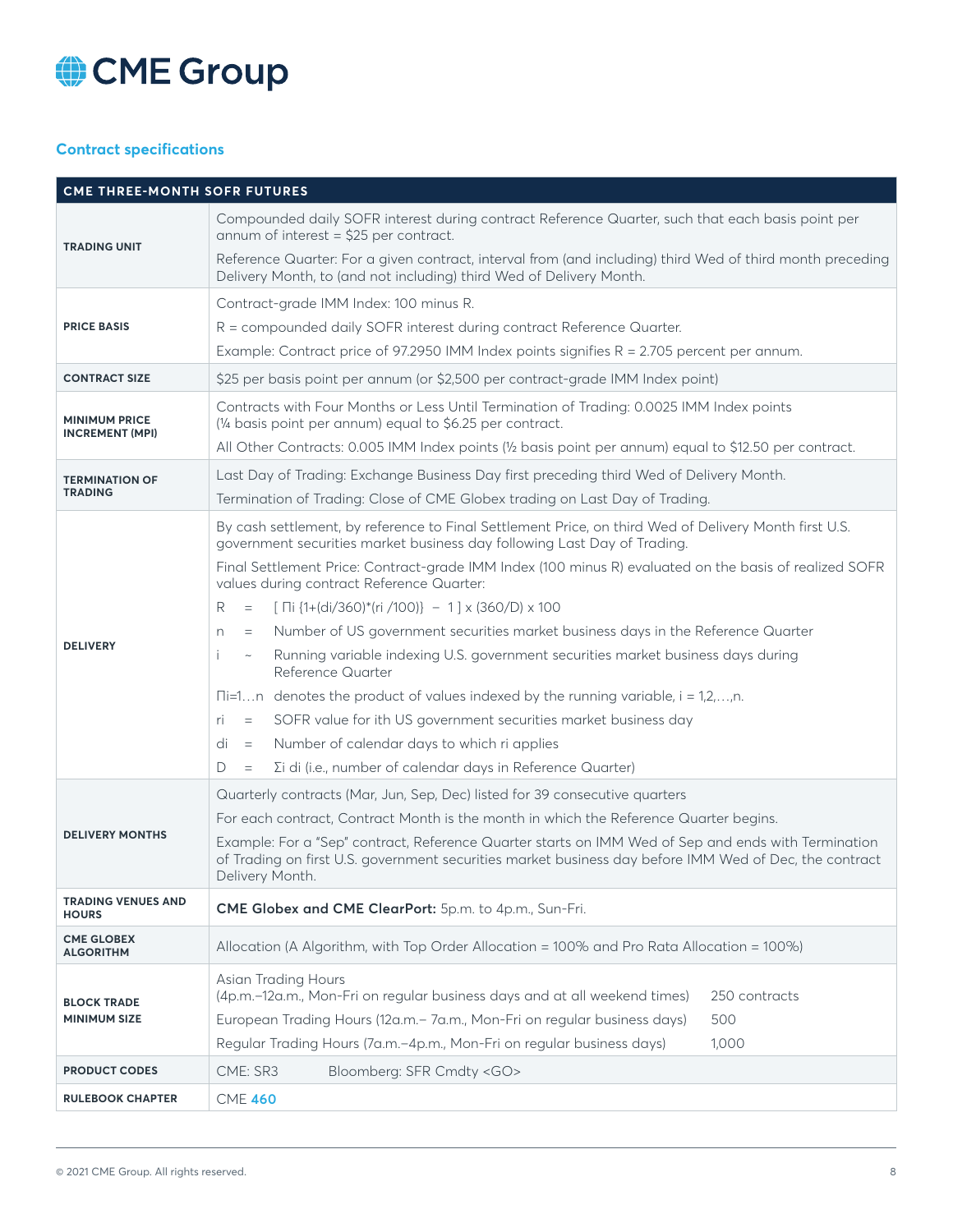#### <span id="page-9-0"></span>**Contract specifications**

| CME THREE-MONTH EURODOLLAR FUTURES                 |                                                                                                                                                                                                                                                                                     |                                              |  |
|----------------------------------------------------|-------------------------------------------------------------------------------------------------------------------------------------------------------------------------------------------------------------------------------------------------------------------------------------|----------------------------------------------|--|
| <b>CONTRACT UNIT</b>                               | \$2,500 x contract IMM Index                                                                                                                                                                                                                                                        |                                              |  |
|                                                    | Contract IMM Index = 100 minus contract interest rate                                                                                                                                                                                                                               |                                              |  |
| <b>PRICE BASIS</b>                                 | Contract interest rate = interest rate per annum on three-month unsecured bank borrowing, for spot<br>settlement on Third Wednesday of contract Delivery Month. (e.g., a contract price of 97.45 IMM Index<br>points signifies a contract interest rate of 2.55 percent per annum.) |                                              |  |
|                                                    | Nearest Delivery Month                                                                                                                                                                                                                                                              |                                              |  |
|                                                    | 1/4 of one interest rate basis point ("bp") = 0.0025 IMM Index points = \$6.25 per contract.                                                                                                                                                                                        |                                              |  |
| <b>PRICE INCREMENTS</b>                            | (On Last Trading Day in an expiring nearest contract, the next nearest contract begins trading in 0.0025<br>increments.)                                                                                                                                                            |                                              |  |
|                                                    | All other Delivery Months                                                                                                                                                                                                                                                           |                                              |  |
|                                                    | $\frac{1}{2}$ of one interest rate bp = 0.005 index points = \$12.50 per contract.                                                                                                                                                                                                  |                                              |  |
| <b>DELIVERY MONTHS</b>                             | Generally, nearest 40 months in March Quarterly cycle.                                                                                                                                                                                                                              |                                              |  |
|                                                    | Generally, nearest 4 months not in March Quarterly cycle.                                                                                                                                                                                                                           |                                              |  |
| <b>LAST TRADING DAY</b>                            | Second London bank business day before third Wednesday of Delivery Month                                                                                                                                                                                                            |                                              |  |
| <b>DELIVERY STANDARD</b>                           | Three-month U.S. dollar ICE LIBOR® set on Last Trading Day, for spot (T+2) settlement on third<br>Wednesday of Delivery Month, rounded to nearest 1/100th of one bp.                                                                                                                |                                              |  |
|                                                    | Cash settlement, by mark-to-market to final settlement price.                                                                                                                                                                                                                       |                                              |  |
| <b>DELIVERY METHOD</b>                             | Final settlement price = Price Basis evaluated at Delivery Standard.                                                                                                                                                                                                                |                                              |  |
|                                                    | Final settlement occurs on Last Trading Day.                                                                                                                                                                                                                                        |                                              |  |
| <b>TRADING HOURS</b>                               | 5p.m. to 4p.m., Sun-Fri. Trading in expiring contracts terminates at 11a.m. London time<br>on Last Trading Day.                                                                                                                                                                     |                                              |  |
| <b>POSITION</b><br><b>ACCOUNTABILITY</b>           | 10,000+ contracts                                                                                                                                                                                                                                                                   |                                              |  |
| <b>REPORTABLE</b><br><b>POSITIONS</b>              | 850+ contracts                                                                                                                                                                                                                                                                      |                                              |  |
| <b>BLOCK TRADE</b><br><b>MINIMUM SIZES</b>         | Nearest 20 March Quarterly Delivery Months and<br>all Delivery Months not in March Quarterly cycle:                                                                                                                                                                                 | Farthest 20 March Quarterly Delivery Months: |  |
| ATH (4P.M. TO 12A.M.)                              | 1,000 contracts                                                                                                                                                                                                                                                                     | 250 contracts                                |  |
| <b>ETH (12A.M. TO 7AM)</b><br>RTH (7A.M. TO 4P.M.) | 2,000 contracts<br>4.000 contracts                                                                                                                                                                                                                                                  | 500 contracts<br>1,000 contracts             |  |
| <b>DESIGNATED</b><br><b>CONTRACT MARKET</b>        | CME Three-Month Eurodollar futures are listed for trading on, and are subject to the rules and<br>regulations of, CME.                                                                                                                                                              |                                              |  |
| <b>RULEBOOK CHAPTER</b>                            | <b>CME 452</b>                                                                                                                                                                                                                                                                      |                                              |  |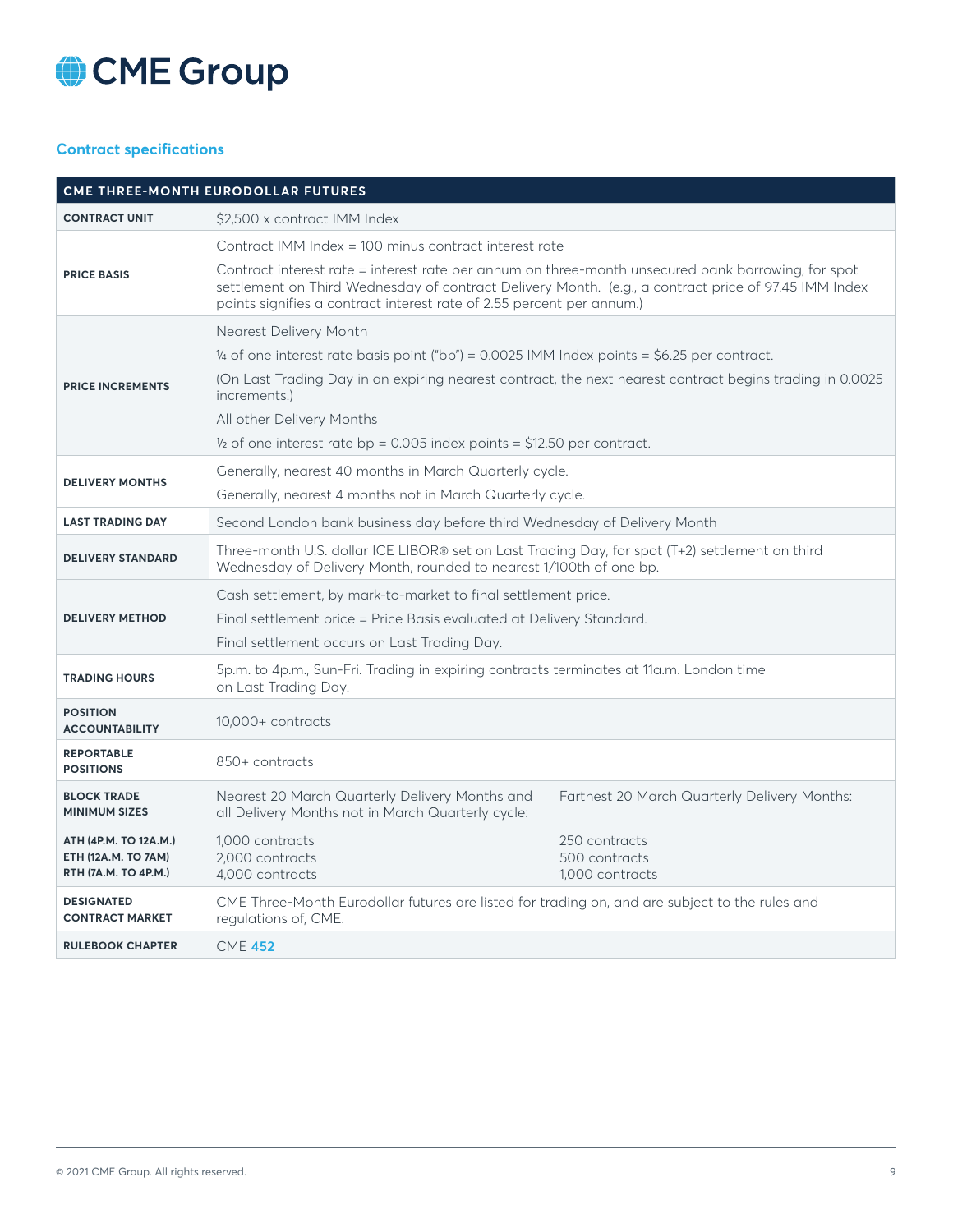#### <span id="page-10-0"></span>**Vendor codes**

|                                    | <b>3-MONTH BSBY FUTURES</b> | <b>3-MONTH SOFR VS.</b><br><b>3-MONTH BSBY</b> | <b>3-MONTH BSBY VS.</b><br><b>EURODOLLARS</b> |
|------------------------------------|-----------------------------|------------------------------------------------|-----------------------------------------------|
|                                    | Outright                    | 1:1 spread                                     | 1:1 spread                                    |
| <b>CME GLOBEX</b>                  | <b>BSB</b>                  | SR <sub>3</sub>                                | <b>BSB</b>                                    |
| <b>BLOOMBERG</b>                   | <b>BSBA Comdty</b>          | N/A                                            | N/A                                           |
| CQG                                | <b>BSB</b>                  | SR3BSB                                         | <b>BSBGE</b>                                  |
| <b>DTN</b>                         | @BSB                        | @SR3                                           | @ED                                           |
| <b>FIDESSA</b>                     | <b>BSB</b>                  | SR <sub>3</sub>                                | <b>BSB</b>                                    |
| <b>FIS GLOBAL</b>                  | <b>BSB</b>                  | SR <sub>3</sub>                                | <b>BSB</b>                                    |
| ION (PATS & FFASTFILL)             | <b>BSB</b>                  | SR3                                            | <b>BSB</b>                                    |
| <b>ITIVITI (ORC &amp; TBRICKS)</b> | <b>BSB</b>                  | SR <sub>3</sub>                                | <b>BSB</b>                                    |
| <b>REFINITIV</b>                   | <b>BSBY</b>                 | SRA-BSBY                                       | <b>BSBY</b>                                   |
| <b>TT</b>                          | <b>BSB</b>                  | SR3 BSB                                        | <b>BSB GE</b>                                 |
| <b>VELA</b>                        | <b>BSB</b>                  | SR <sub>3</sub>                                | <b>BSB</b>                                    |

Bloomberg Index Services Limited and its affiliates (collectively, "Bloomberg") are not affiliated with Chicago Mercantile Exchange Inc. and do not approve, endorse, review or recommend Three-Month Bloomberg Short-Term Bank Yield Index (BSBY) futures. BLOOMBERG and the Bloomberg Short-Term Bank Yield Index are trademarks or service marks of Bloomberg Finance L.P. and have been licensed to Chicago Mercantile Exchange Inc. Bloomberg does not guarantee the timeliness, accurateness, or completeness of any data or information relating to the Bloomberg Short-Term Bank Yield Index.